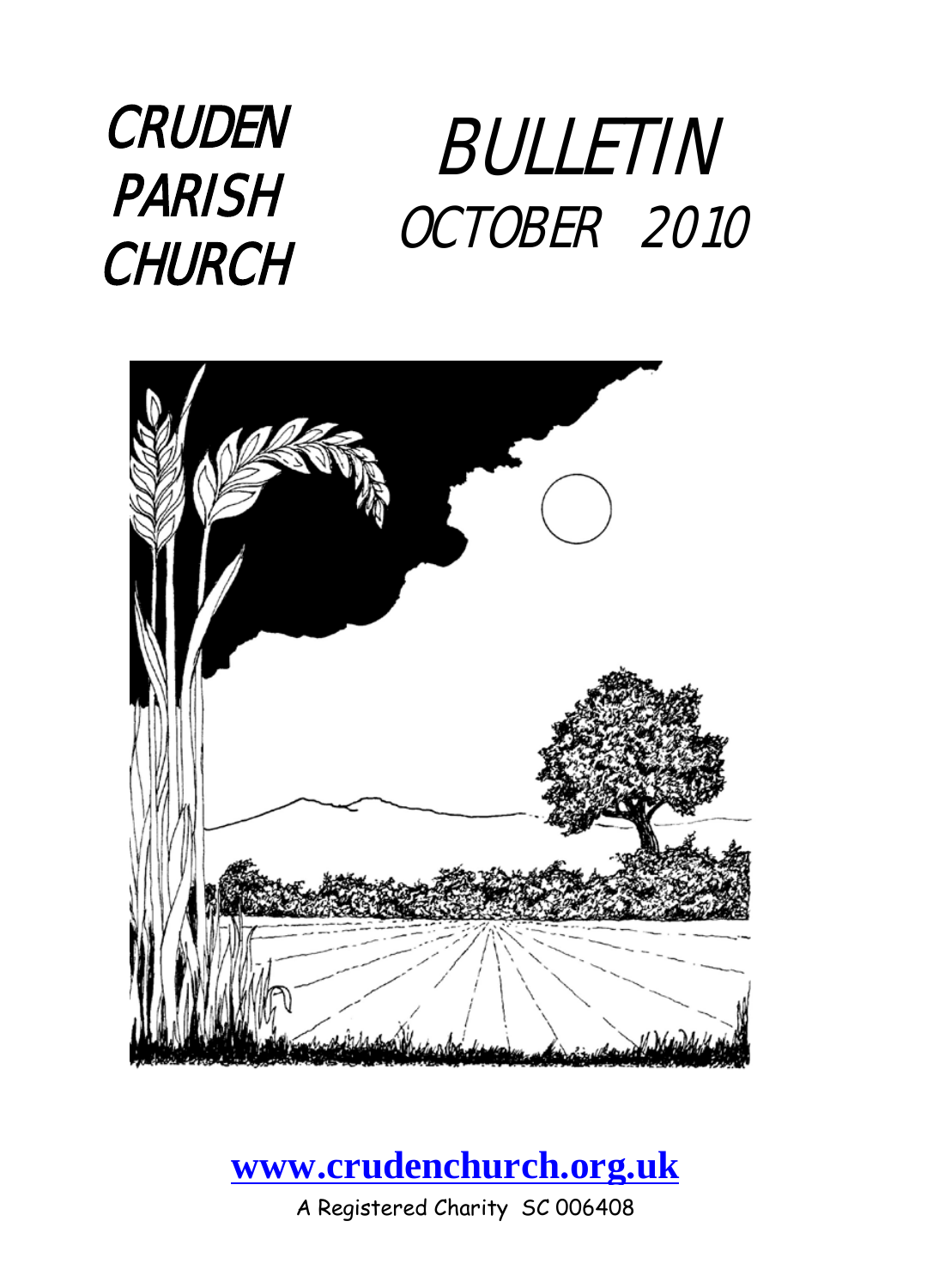

# **OCTOBER 2010**

### EACH WEEK

Sundays 10.00 am Children's Sunday Club in the Old Church & Stables

| Sunday 3rd    | $\ddot{\cdot}$                    | <b>MORNING SERVICE</b>                                                                             | $10.00 \text{ am}$                            |              |  |  |  |  |  |
|---------------|-----------------------------------|----------------------------------------------------------------------------------------------------|-----------------------------------------------|--------------|--|--|--|--|--|
| Wednesday 6th | $\cdot$ :<br>$\ddot{\phantom{a}}$ | Time for Chat and Coffee<br><b>Choir Practice</b>                                                  | $10.30$ am<br>7.30 pm                         | Hall<br>Hall |  |  |  |  |  |
| Sunday 10th   | $\ddot{\cdot}$                    | <b>HARVEST THANKSGIVING SUNDAY 10.00 am</b>                                                        |                                               |              |  |  |  |  |  |
| Monday 11th   | $\ddot{\cdot}$                    | Watch & Talk Group<br>7.30 pm at the home of<br>Marilyn Samways, Burnview, Main Street, Cruden Bay |                                               |              |  |  |  |  |  |
| Sunday 17th   | $\mathcal{L}$                     | MORNING SERVICE<br>Cruden Churches Walk                                                            | $10.00$ am<br>11.30 am Port Elphinstone       |              |  |  |  |  |  |
| Monday 18th   | $\ddot{\phantom{a}}$              | Kirk Session                                                                                       | 7.30 <sub>pm</sub>                            | Hall         |  |  |  |  |  |
| Wednesday 20  | $\ddot{\phantom{a}}$              | <b>Choir Practice</b>                                                                              | $7.30 \text{ pm}$                             | Hall         |  |  |  |  |  |
| Sunday 24th   | $\ddot{\phantom{a}}$              | <b>MORNING SERVICE</b><br>Service conducted by Ms Alice MacLeod, Fetterangus                       | $10.00$ am                                    |              |  |  |  |  |  |
| Monday 25th   | $\ddot{\cdot}$                    | The Guild                                                                                          | $7.30 \text{ pm}$<br>Gwen Noble – Guild Theme | Hall         |  |  |  |  |  |
| Sunday 31st   | $\ddot{\cdot}$                    | <b>MORNING SERVICE</b>                                                                             | $10.00$ am                                    |              |  |  |  |  |  |

### HARVEST CHALLENGE

**This year our Harvest Thanksgiving Service is on 10 October. The church will be suitably decorated but we do not want people to bring harvest gifts. Instead, we would like members to try and bring a friend along to share in this special service.**

## HYMN BOOK CHANGE OCTOBER CH4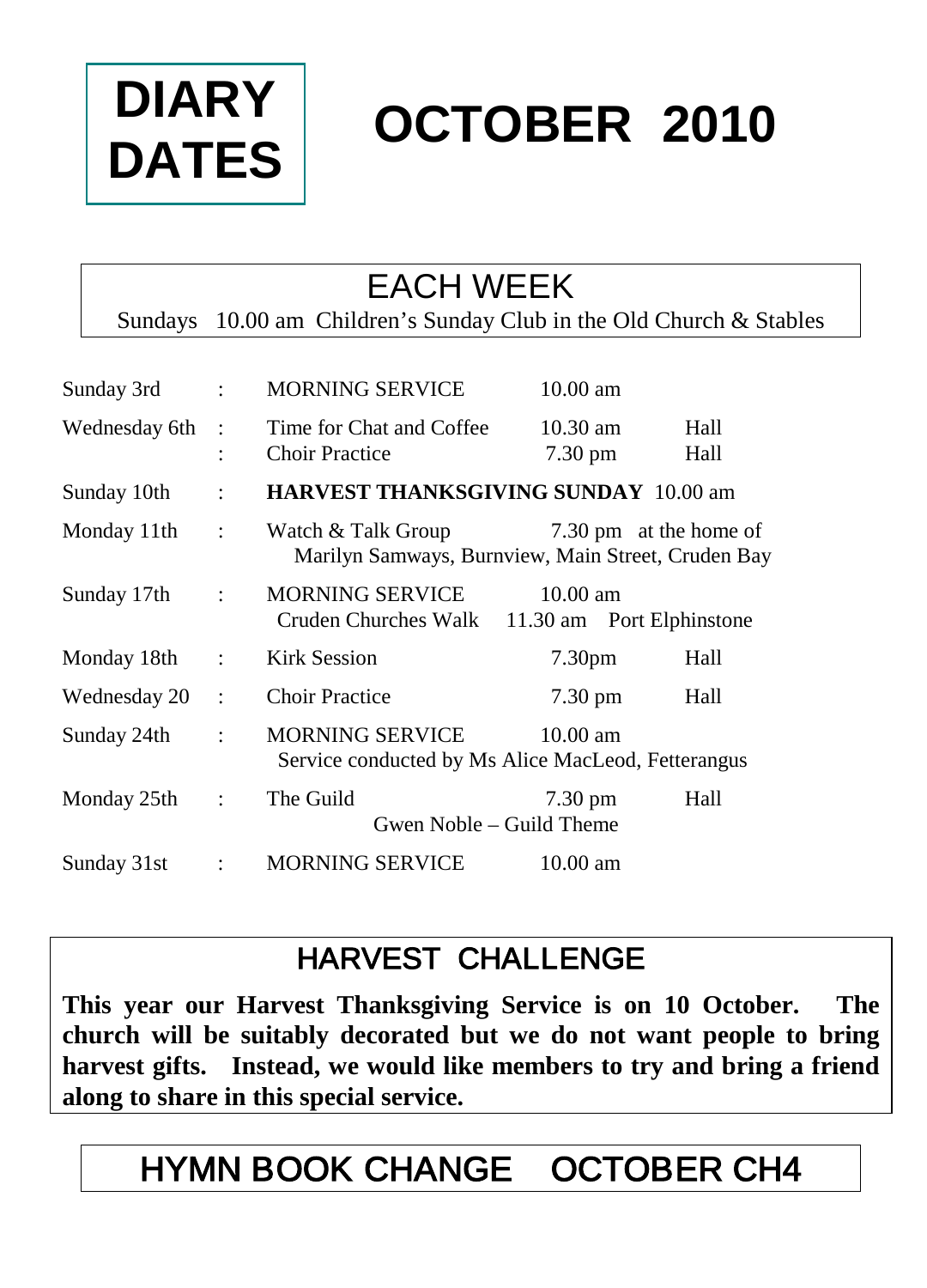### **PARISH REGISTER NO CHANGES TO REPORT**

THE NEXT ISSUE OF THE BULLETIN WILL COME OUT ON **31 October**. Copy for inclusion to be handed in to the Manse as soon as possible.

### REMINDER TO THOSE ON SUNDAY DUTY

If unable to do door duty, please inform Sandy Beedie - 841370. This should be done by the preceding Friday to allow correct names to be listed on the service order. If unable to do tea duty, please inform Wilma Moir - 841516. We would prefer, if you are unable to fulfil your duty, that you endeavour to find your own replacement before informing Sandy or Wilma as appropriate.

### REMINDER TO THOSE USING WFO ENVELOPES

It is very helpful that, on any Sunday you attend, you hand in one envelope which can include what you might have put into envelopes for Sundays you missed.

## LIFE AND WORK - IN OCTOBER'S ISSUE

**Beginning the Journey…**A series of articles on religious and moral education and religious observance in Scotland's schools: the current situation, the impact of the new 'Curriculum for Excellence', and why it all matters.

**Pop Art Faith** Stephen Holmes, Senior Lecturer in Theology at St Andrews University, explains how the tenets of Christianity are alive and well in popular culture.

**Records Revival** Jackie Macadam looks at a major project which will open online access to thousands of historic church documents.

**'The Best of Everything'** The Moderator encounters the gifts of the Oberammergau Passion Play.

**Can Cycle** Jackie Macadam learns about an Ayrshire charity which sends refurbished bikes to Africa.

**The Growing Church** Greyfriars Parish Church, Lanark

**Led by the God of Bethel** In the latest part of his series looking at the characters of the Old Testament, the Rev Martin Allen considers the life of Jacob.

**Plus** all the regular columnists, news, letters, reviews and crosswords – all for just £1.60.

*If you would like to read Life & Work, the magazine of the Church of Scotland, contact Isobel Young on 812360*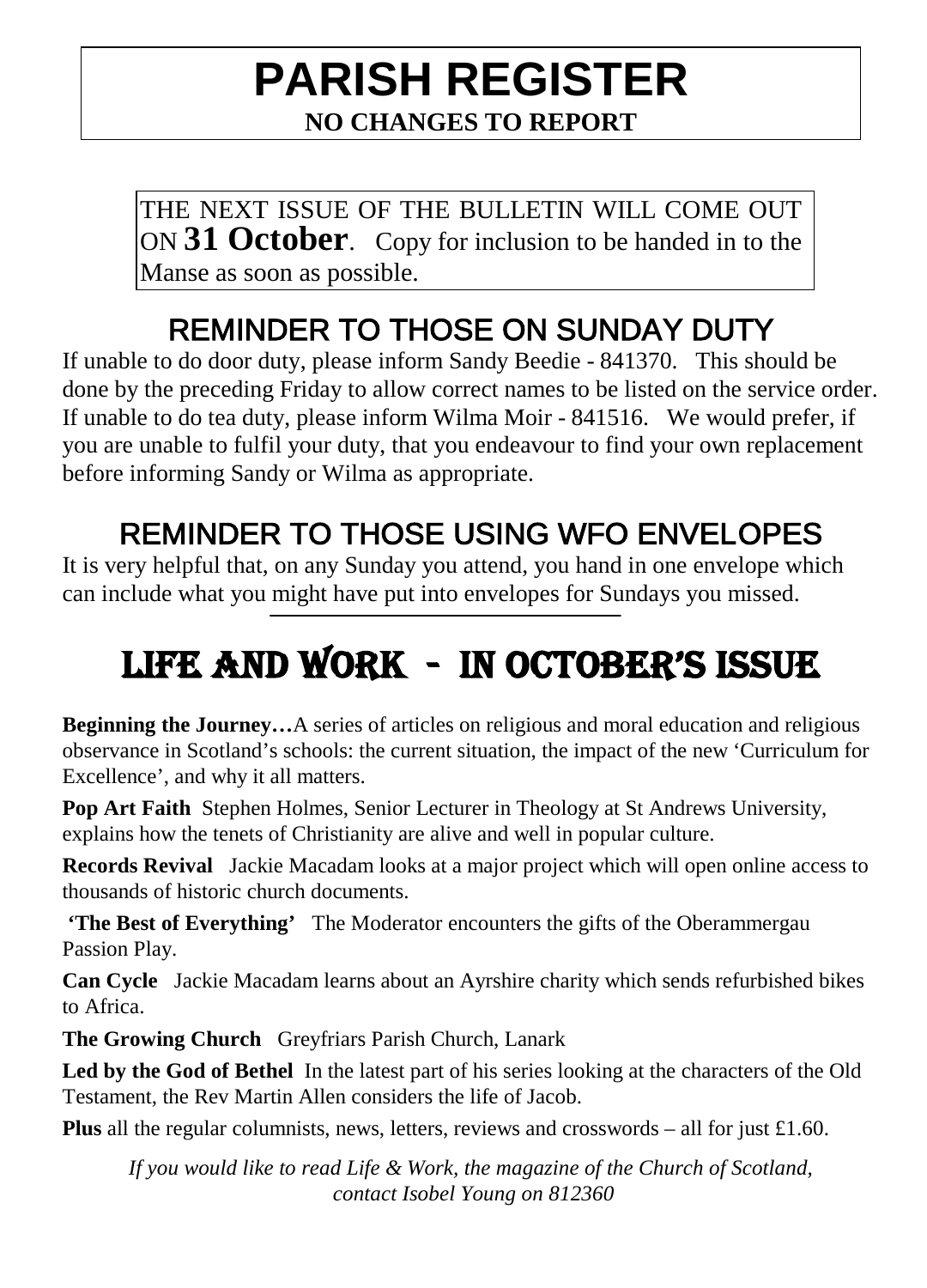### **CREATION IN REVERSE**

IN THE END, man destroyed the heaven that had been called earth. For the earth had been beautiful, and happy until the destructive spirit of man had moved upon it. This was the seventh day before the end.

For man said, 'Let me have power in the earth'; and he saw that the power seemed good and he called those who sought power 'great leaders', and those who sought to serve others and bring reconciliation 'weaklings', 'compromisers', 'appeasers'. And this was the sixth day before the end.

And man said, 'Let there be a division among all people and divide the nations which are for me from the nations which are against me'. And this was the fifth day before the end.

And man said, 'Let us gather our resources in one place and create more instruments of power and defend ourselves - the radio to control men's minds, conscription to control men's bodies, uniforms and symbols of power to win men's souls'. And this was the fourth day before the end.

And man said, 'Let there be censorship to divide the propaganda from the truth'. And he made two great censorship bureaux to control the thoughts of men - one to tell only the truth he wishes to know at home, the other to tell only the truth that he wishes to know abroad. And this was the third day before the end.

And man said, 'Let us create weapons which can kill vast numbers, even millions and hundreds of millions at a distance'. And so he perfected germ warfare and deadly underwater arsenals, guided missiles, great fleets of warplanes and destructive power to the extent of tens of thousands of millions of tons of TNT. And it was the second day before the end.

And man said, 'Let us make God in our own image. Let us say God does as we do, thinks as we think, wills as we will, and kills as we kill'. So man found ways to kill with atomic power and dust; even those as yet unborn. And he said, 'This is necessary. There is no alternative. This is God's will.'

And on the last day, there was a great noise upon the face of the earth, and man and all his doings were no more. And the ravished earth rested on the seventh day ….

Anonymous

### **(Quoted In The Jesus Hope by Stephen Travis, published by Word Books.)**

### TO MAKE YOU SMILE

Three year old Adam: "Our Father, Who does art in heaven, Harold is His Name. Amen"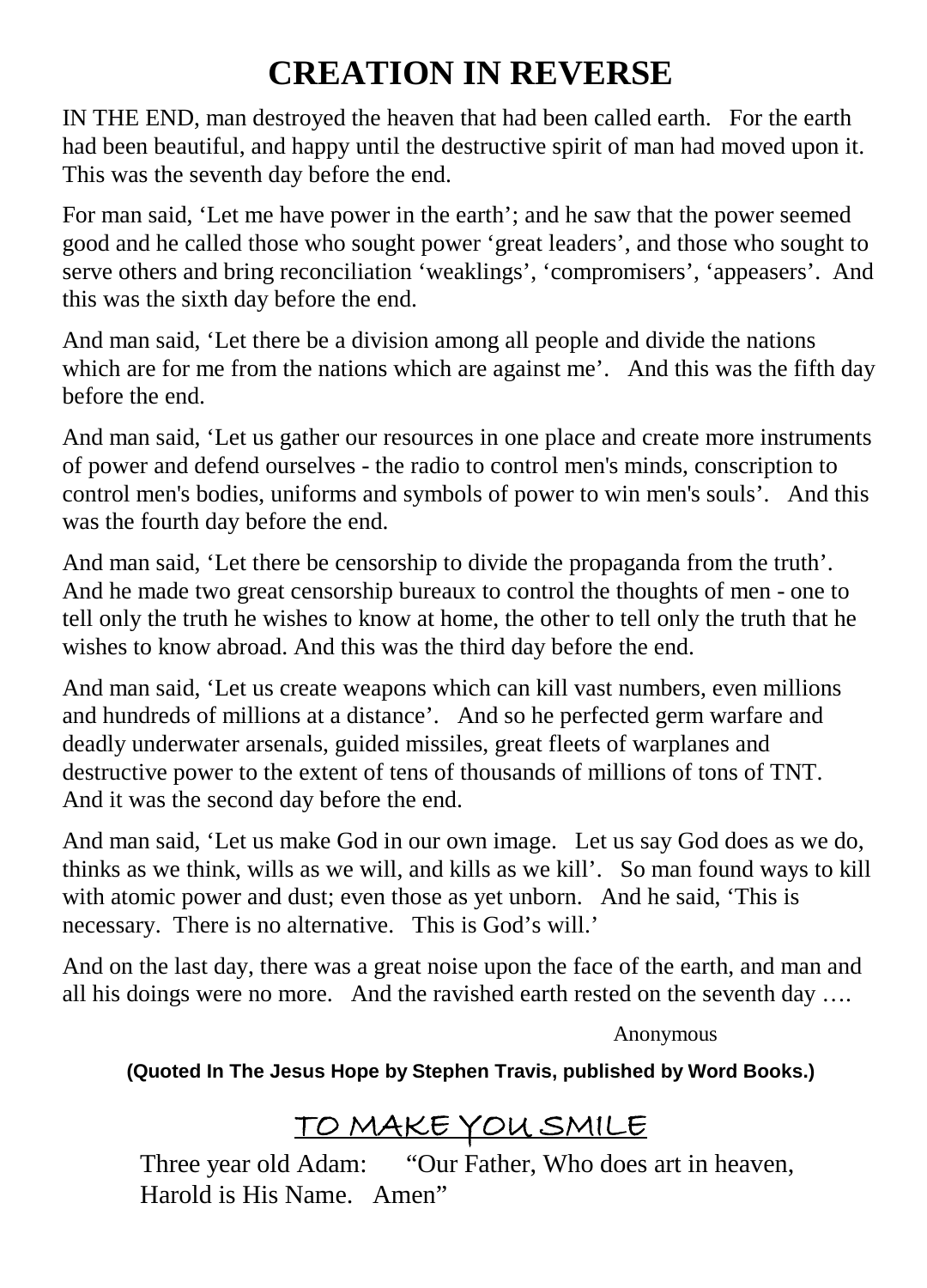### **STUDY GLEANINGS**

Love is not soft like water, it is hard like rock, on which the waves of hatred beat in vain.

.

It is only the forgiving who are qualified to receive forgiveness.

A friend is a person with whom you dare to be yourself.

Add all the love of all the parents and the total sum cannot be multiplied enough to express God's love for me, the least of his children.

> It is in loving, not in being loved, the heart is blessed; It is in giving, not in seeking gifts, we find our quest; Whatever be your longing or your need, that give; So shall your soul be fed, and you indeed shall live.

To learn and never be filled is wisdom; to teach and never be weary is love.

<u>SWASWASWASWASWASWASWASWASWA</u>

God regards the greatness of the love that prompts the man, rather

than the greatness of his achievement

When you were born, your parents brought you here. When you were married, you joined your partner here. When you die, your friends will bring you here. Don't wait for the big events, come this Sunday.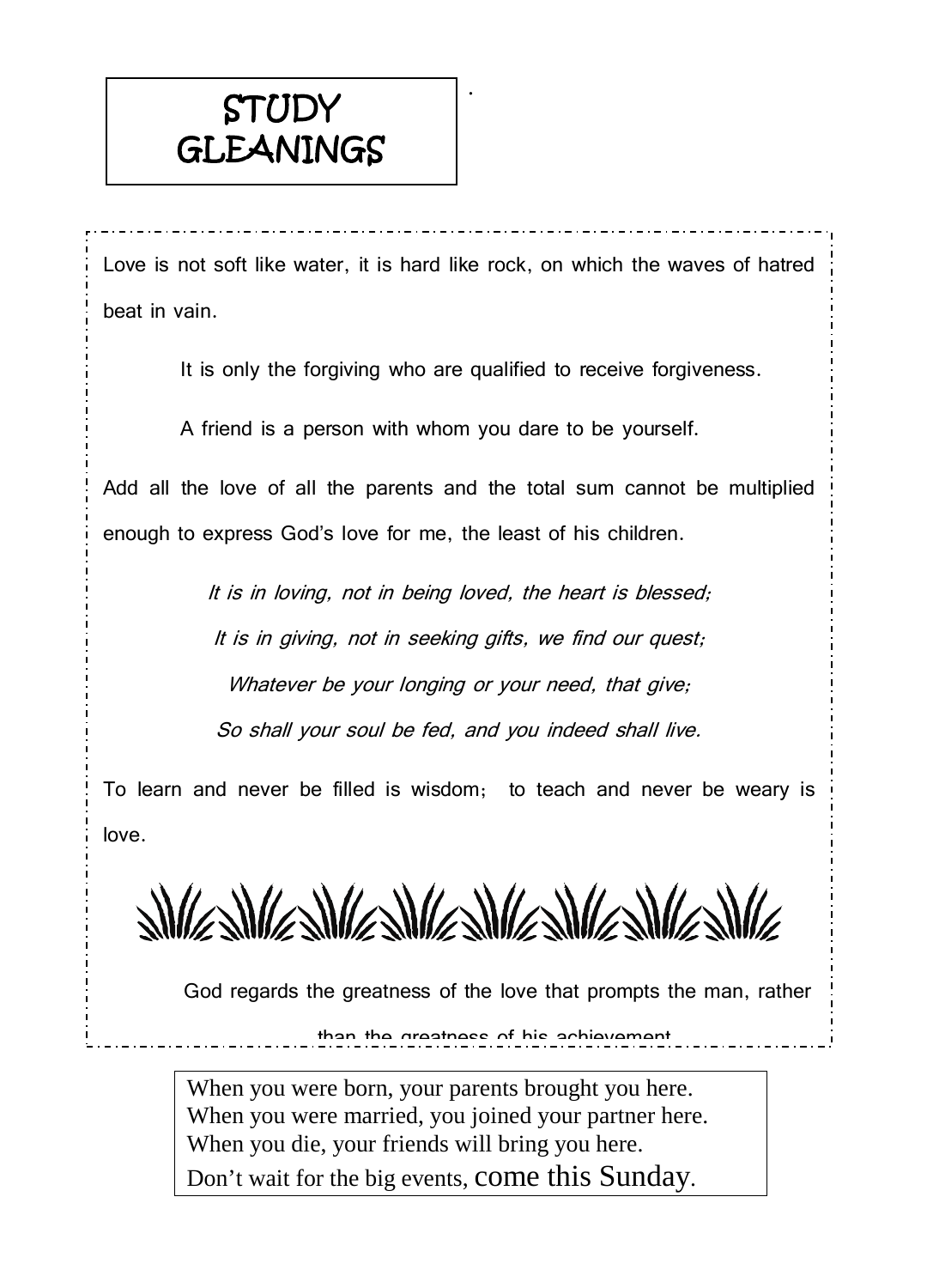## SUNDAY MORNING DUTIES 10 am

| <b>Date</b>   | <b>Door</b>                                                                                     |             | <b>Flowers</b>                                                                            |               |                                      | <b>Teas</b>                                                                              |  |  |
|---------------|-------------------------------------------------------------------------------------------------|-------------|-------------------------------------------------------------------------------------------|---------------|--------------------------------------|------------------------------------------------------------------------------------------|--|--|
| 3 Oct         | Anne McNaughton<br><b>Betty May</b>                                                             |             | Rosemary Reid                                                                             |               |                                      | Wilma Moir<br>Fiona Stephen                                                              |  |  |
| 10 Oct        | Anne McNaughton<br><b>Betty May</b>                                                             |             | Wedding                                                                                   |               |                                      | Margaret Adams<br>Anne Cadey                                                             |  |  |
| 17 Oct        | Wilma Moir,<br>Lewis McKechnie                                                                  |             | <b>Betty Forrester</b>                                                                    |               |                                      | Margaret Jamieson<br><b>Beatrice Fawkes</b>                                              |  |  |
| $24$ Oct      | Wilma Moir,<br>Lewis McKechnie                                                                  |             | Anne Smith                                                                                |               |                                      | Marilyn Samways<br>Norma Forman                                                          |  |  |
| 31 Oct        | Dorothy Cruickshank<br>Kate Clark                                                               |             | Jean Beedie                                                                               |               |                                      | <b>Betty Forrester</b><br>Jessie MacDonald                                               |  |  |
| 7 Nov         | Dorothy Cruickshank<br>Kate Clark                                                               |             | <b>Betty Forrester</b>                                                                    |               |                                      | <b>Sharon Clark</b><br>Wilma Moir                                                        |  |  |
| 14 Nov        | <b>Beatrice Fawkes</b><br><b>Wallace Donaldson</b>                                              |             | <b>Mary Bratton</b>                                                                       |               |                                      | <b>NO TEAS</b>                                                                           |  |  |
| $21$ Nov      | <b>Beatrice Fawkes</b><br><b>Wallace Donaldson</b>                                              |             | Mary McNaughtan                                                                           |               |                                      | Kathleen Craig<br>Elma Cumming                                                           |  |  |
| <b>28 Nov</b> | John Lamb<br>Sandy Smith                                                                        |             | Marilyn Samways                                                                           |               | <b>Elizabeth Bruce</b><br>Liz Carnie |                                                                                          |  |  |
| <b>Date</b>   | <b>Children</b>                                                                                 | <b>Date</b> | <b>Children</b>                                                                           |               | <b>Date</b>                          | <b>Children</b>                                                                          |  |  |
| 3 Oct         | Katherine Hyman<br>Maureen Reid<br>S or C Skinner<br>Joyce Fowlie<br>Charlotte Lamb             | 31 Oct      | Karla Buswell<br><b>Brenda Cadger</b><br>S or C Skinner<br>Mary Bratton<br>Charlotte Lamb | 7 Nov         |                                      | Karla Buswell<br><b>Brenda Cadger</b><br>S or C Skinner<br>Helen Smith<br>Charlotte Lamb |  |  |
| $14$ Nov      | Katherine Hyman<br>Maureen Reid<br>$21$ Nov<br>S or C Skinner<br>Joyce Fowlie<br>Charlotte Lamb |             | Karla Buswell<br><b>Brenda Cadger</b><br>S or C Skinner<br>Mary Bratton<br>Charlotte Lamb | <b>28 Nov</b> |                                      | Karla Buswell<br><b>Brenda Cadger</b><br>S or C Skinner<br>Helen Smith<br>Charlotte Lamb |  |  |

### TO MAKE YOU SMILE

A father was at the beach with his children when the four year old son ran up to him, grabbed his hand, and led him to the shore where a seagull lay dead in the sand. "Daddy, what happened to him?" the son asked. "He died and went to heaven", the dad replied. The boy thought a moment and then said, "Did God throw him back down?"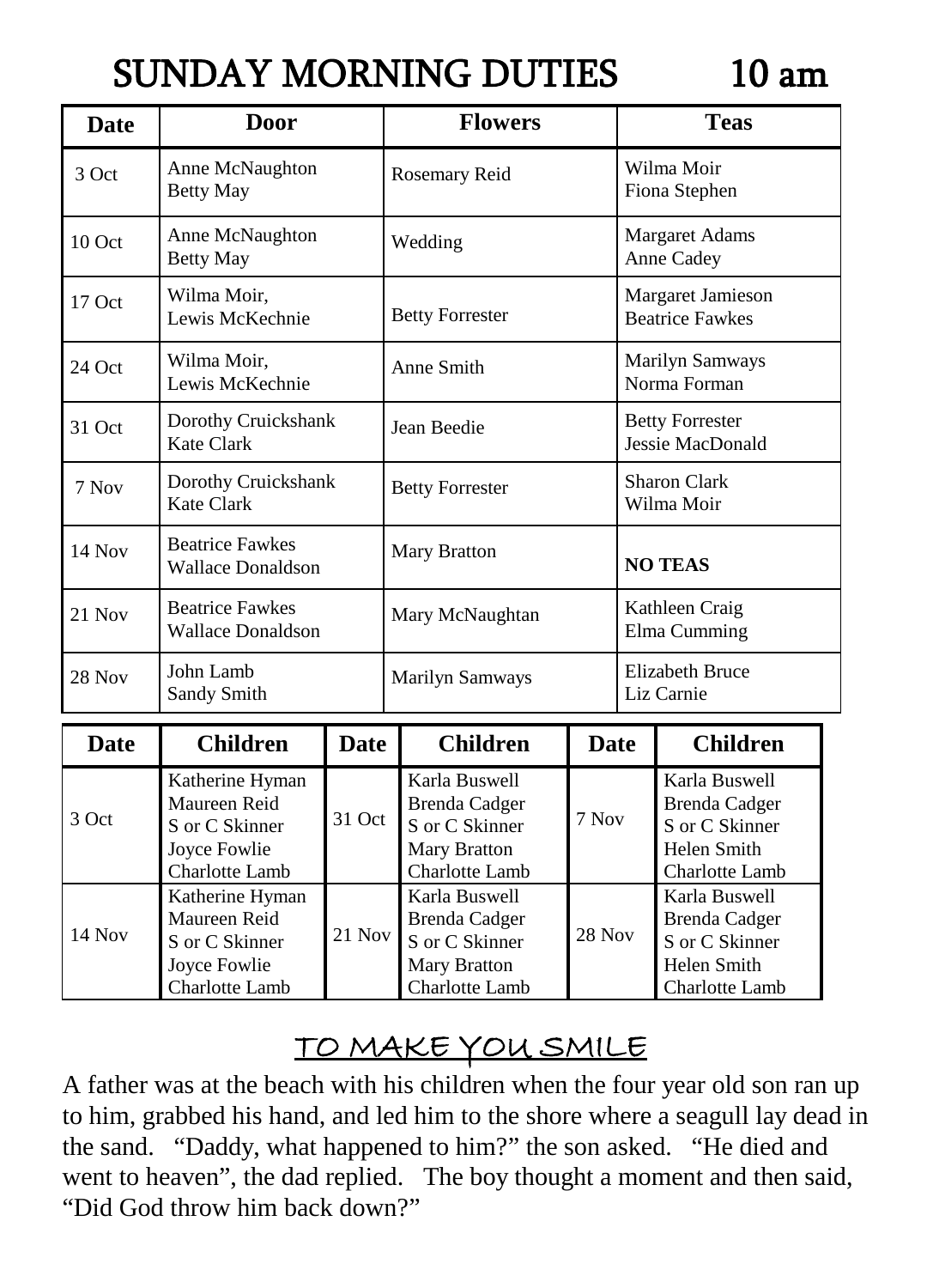## FROM THE MINISTER 22 September 2010

### Dear Friends

### **Retiring elders**

At its August meeting, the Kirk Session agreed to the wishes of two elders to stand down from active involvement after many years. The Session minuted their warm appreciation of the contributions made by **Andrew Clyne and Wallace Donaldson**. They will continue to be supportive in different ways.

### **Now for some bad news**

I would ask you to read carefully the centre pages of this month's magazine. There is no doubt that we face a significant problem with the fabric of our church, one that has to be tackled immediately. The Session agreed that it would make sense at the same time to do other work beyond treating the wet rot as and when funds are available. The hope is that much of the cost will be met by grants. However, it is important that members of the congregation are seen to be playing their part in fund raising before grant-giving bodies will offer their support. The next issue of the Bulletin will go into more detail on what our own fundraising efforts will be. The time has come round again when you will be given a chance to show how important your church building is to you and to our community.

### **And time for some good news**

It looks as if my extra responsibility as interim moderator of Deer Parish Church will soon be coming to an end. A sole nominee has been appointed and approved by the congregation and it now remains for two presbyteries to give their consent at their meetings in October. I expect that there could well be an induction of the new minister, the Rev Sheila Kirk of Alyth Parish Church who preached before the Nominating Committee in our church on 8 August, at the beginning of November. I have enjoyed my contacts with the Deer people, who in many ways are like the fine folks of Cruden but, if truth be told, I will welcome having less meetings to attend.

Your friend and minister

Rodges Neilso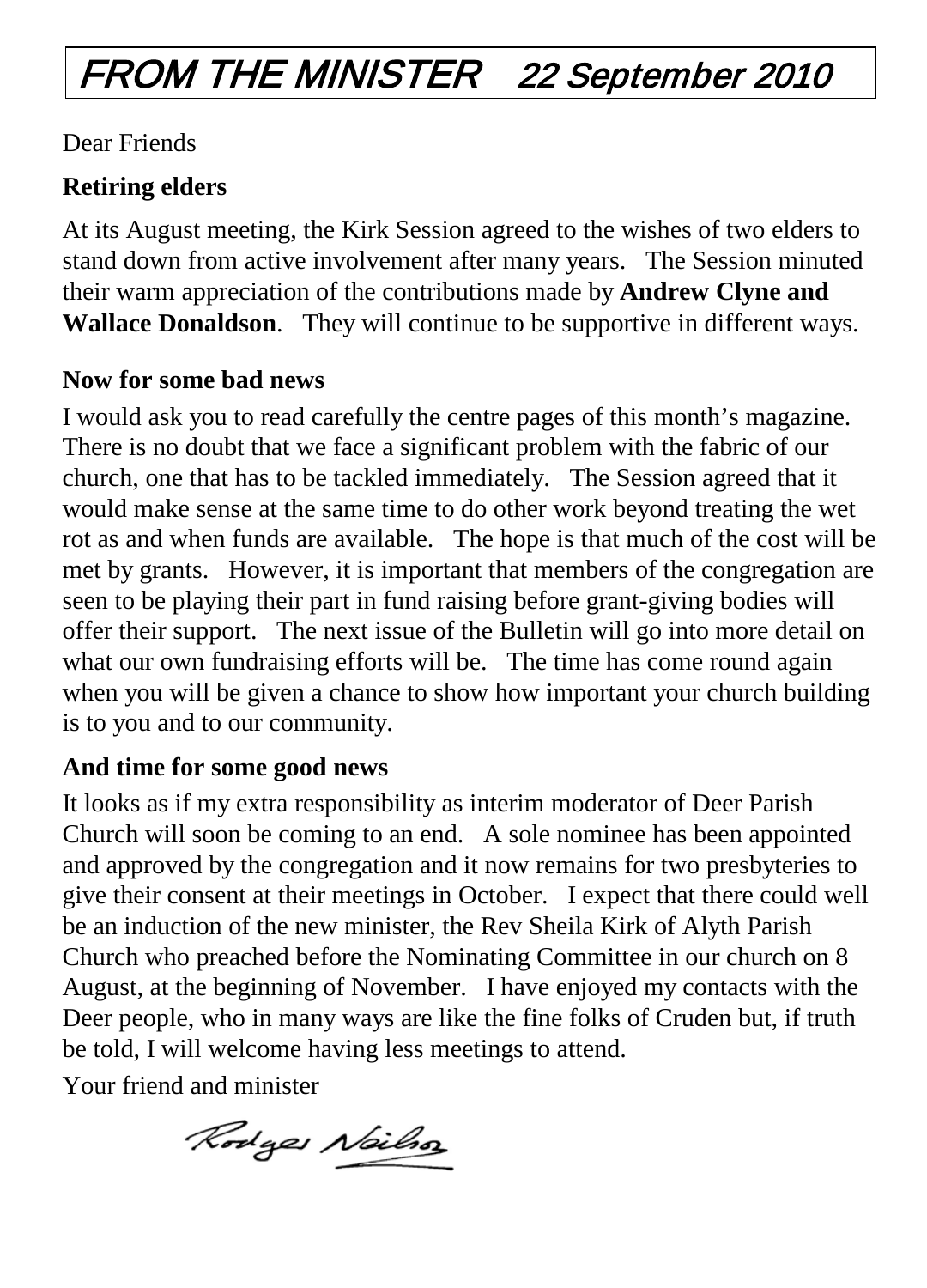

to **Mrs Margaret Cruickshank, 2 Hatton Lodge, Hatton** who will be celebrating her 90th Birthday this month.

to **Mrs Gladys Mackie, 4 Stewart Cottages, Hatton** and **Mr Alfred Anderson, Thelastane, Hatton** who will be celebrating their 80th Birthdays this month.

to **Mr & Mrs Baxter, Quadrangle, Stirlinghill** who will be celebrating their Golden Wedding this month.

to **Mr & Mrs W Robertson, Elphinstone Croft, Ardifferyhill, Hatton** who will be celebrating their Ruby Wedding this month.

The minister would welcome, in writing please, e-mail preferred, any news for this feature in the Bulletin so that it is not just a list of anniversaries and birthdays.



## CHRISTMAS SHOEBOX APPEAL

Can you help us brighten some ones Christmas?

Please read the enclosed leaflet, look out a shoebox and take time to do some shopping. The leaflet gives details of things you can include. Parcels can be left with Rosemary Reid 11 Manse Rd Hatton or brought to the church.

### **Closing date for parcels 31/10/2010**

## Do you hate covering the box?

Junior Church members are willing to make covered boxes available for a small donation. Any spare boxes and Christmas paper would be very welcome.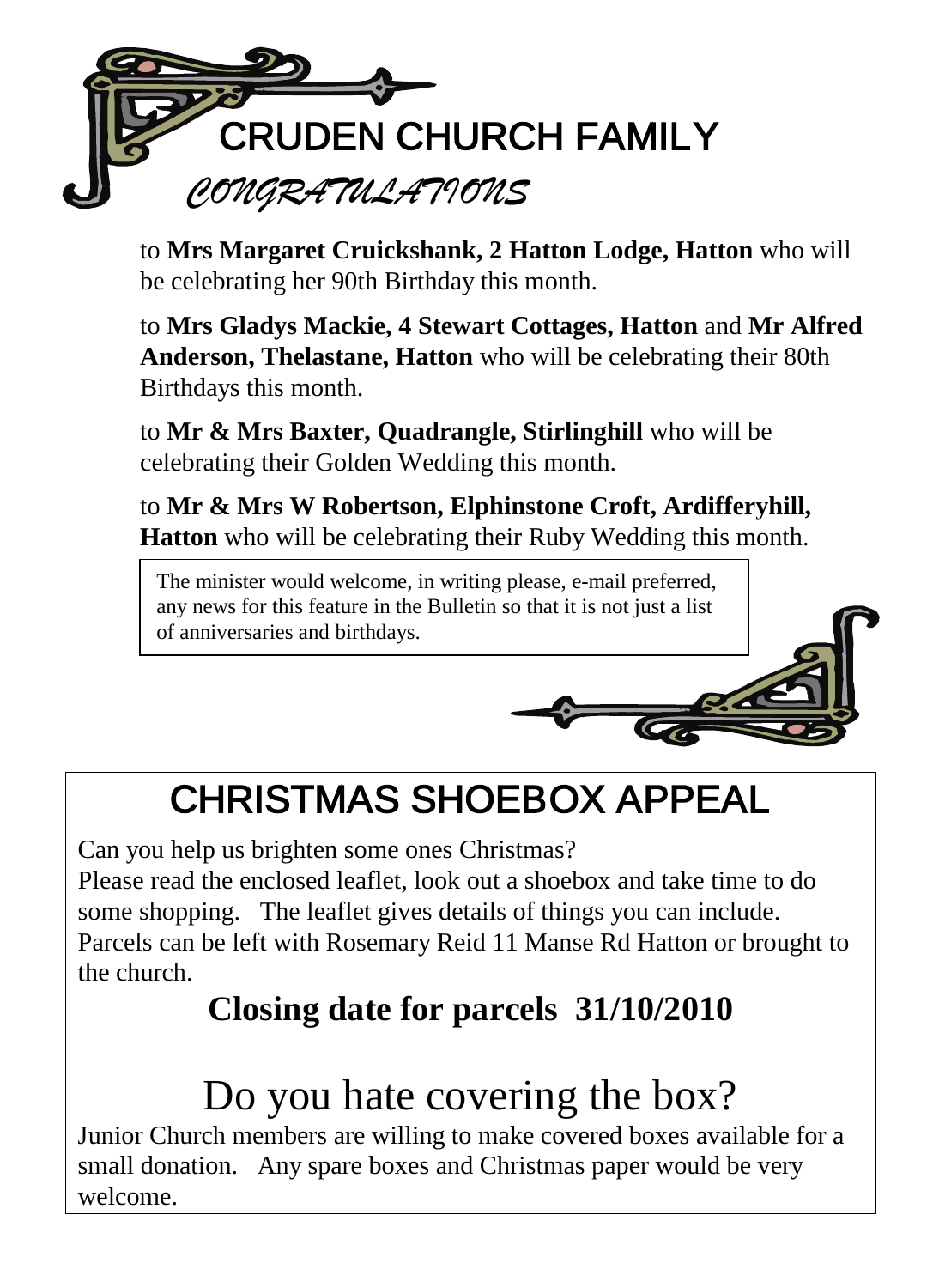## WATCH & TALK GROUP - 14th September **THE HISTORY OF THE BIBLE**

The first meeting of the 2010/11 Session saw us watching the first episode of a DVD about the 'History of the Bible'. This episode was presented by an unorthodox Jew named Howard Jacobson; his theme was 'Do we believe that God created the Universe in six days as written in the Book of Genesis?' Atheists do not accept that the Creation, as written in the Bible, happened at all. Richard Dawkins argues that the whole idea of a God creating the Universe in 6 days is ridiculous and not possible.

Moses claimed to have received instructions from God to tell the Jews that he was the one and only God and therefore should be worshipped as such. According to the Bible that is the time the Jews first accepted there was only one God and all other Gods had to be cast out of their lives. However; records seem to differ with this belief. It appears that the Babylonians attacked Jerusalem and took the Jews back to Babylon and at that time the Jews were worshipping many Gods. As this all happened hundreds of years after the teachings of Moses, one wonders how seriously the Jews took the word of Moses.

However, there is still the question 'Did God create the Universe?' or has it evolved as Darwin worked so hard to prove. This enigma may never be solved.

The next episode of the 'History of the Bible' will be presented by Ragi Omah who researched into the Life of Abraham. We will watch this at our next meeting on Monday 11 October at 7.30 pm at the home of Mrs Marilyn Samways, 3 Main Street, Cruden Bay, where all old and new members will be made very welcome.

*Jenny McGarrol*

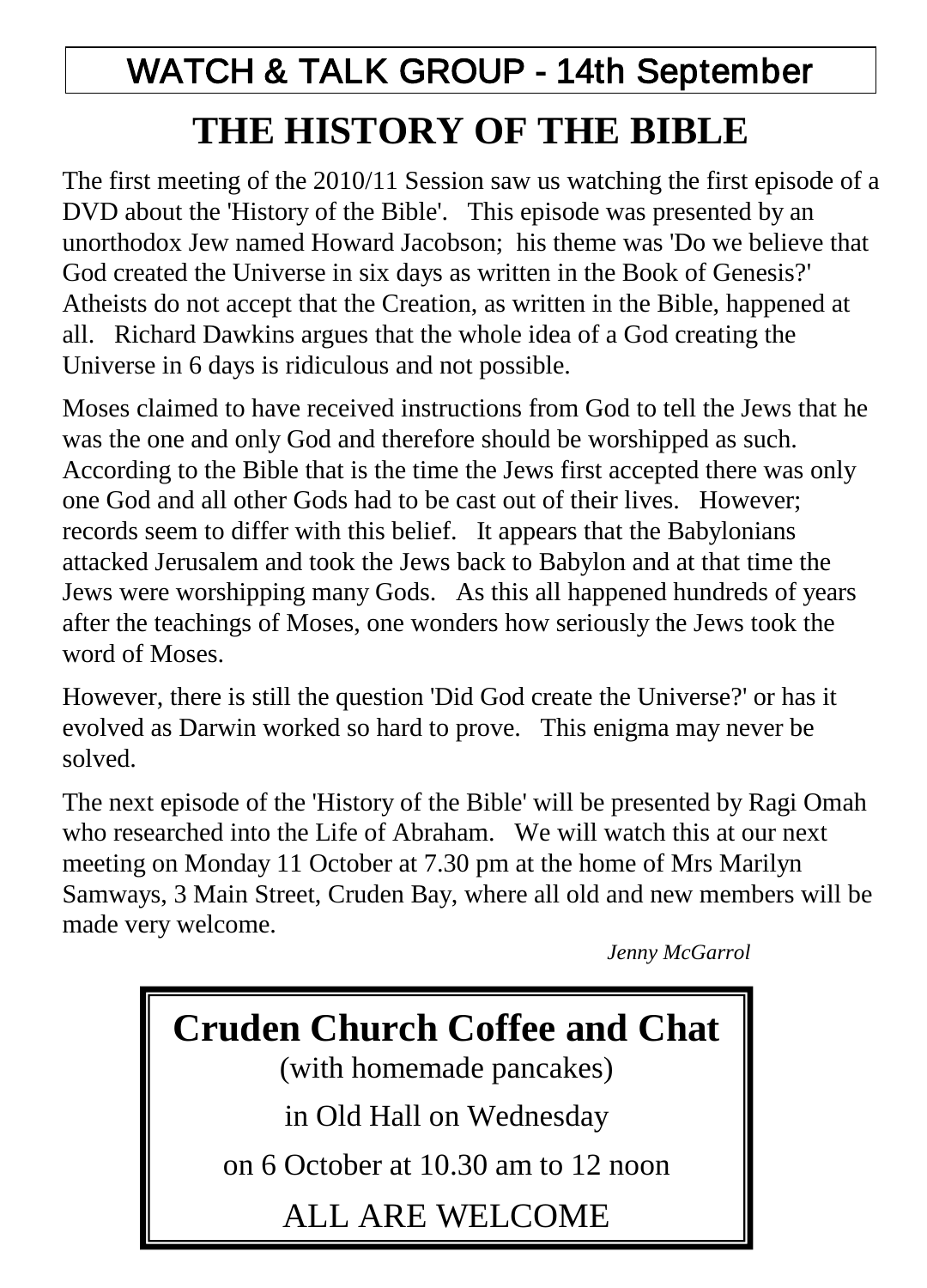# 2010 REPAIR PROJECT

In early summer, we discovered extensive wet rot affecting both the east wall of the sanctuary and also the wall of the east tower stairwell. It was already known that many of the church windows were showing signs of age with rotting wood frames and also the east tower roof was needing attention, particularly the leaning point at the apex of the roof.

The Kirk Session of Cruden Parish Church agreed at its meeting on 30 August to adopt a project of necessary work to be undertaken at Cruden Old Church. Taking into consideration various estimates already received for much of the work to be done, the Kirk Session agreed to launch an appeal to raise **£60,000** to pay for the work to be done in four phases.

- 1. The treatment of the wet rot and the prevention of water penetration.
- 2. The redecoration of those parts of the church affected by the work undertaken.
- 3. The repairs to the gallery tower roof.
- 4. The repairs to or replacement of the windows.

It is being phased to allow the church to move on to the next phase only when enough money has been obtained to pay the costs.

While the congregation will obviously seek to raise funds for the work, the urgency of the situation will require grants and loans to be obtained to make it possible for the work to be undertaken before the end of the year.

### **Phase One**

1. To prevent further water penetration, we have a estimate of £2,000 from our preferred slater (W H Slating Services of Turriff who has done work for us before) to make good the skews and table joints where water has been getting in and to fit new roof vents.